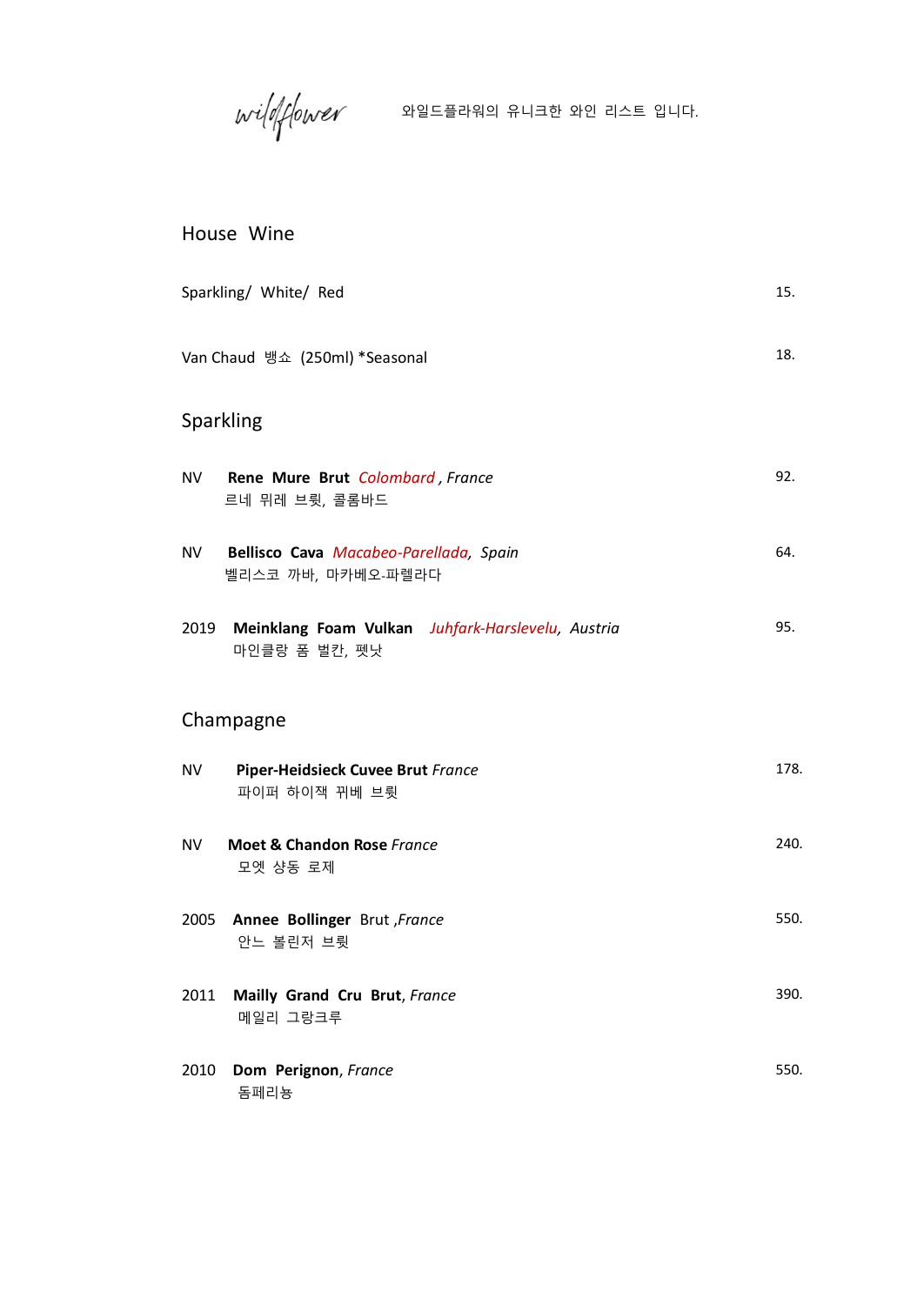# White

### N/ Natural O/Organic B/Bio-dynamic

### Natural & Organic Wine

| 2018 O Gramona Gessami Muscat, Sauvignon Blanc Blend, Spain<br>그라모나 제싸미, 무스까-소비뇽블랑 블랜드                                                                                 | 84.  |
|------------------------------------------------------------------------------------------------------------------------------------------------------------------------|------|
| 2018 O Guillot Broux Macon-Cruzille Chardonnay, France<br>질럿 브룩스 마콩 크루질, 샤도네이                                                                                          | 130. |
| 2019 N Camille Braun AOC Alsace Grand Cru Riesling, France<br>까밀 브라운 AOC 알자스 그랑크루, 리즐링                                                                                 | 140. |
| 2019 O L'Arpent des vaudons Sauvignon Blanc, France<br>라팡 데 보동, 소비뇽 블랑                                                                                                 | 85.  |
| 2019 O AOP Vouvray Sec Sauvignon Blanc, France<br>부브레 섹, 소비뇽 블랑<br><i>*Pairing 추천와인</i> 서양 배,모과,시트러스의 맛과 약간의 바닐라 뉘앙스, 뒤를<br>잘 받쳐주는 아름다운 산도와 미네랄이 인상적이고 피니쉬는 몹시<br>상쾌하다 | 108. |
| 2019 O AOP Vouvray "Le Clos" Sauvignon Blanc, France<br>부브레 "르 끌로", 소비뇽 블랑                                                                                             | 135. |
| 2019 B VDF "Confluence" Chenin Blanc, France<br>VDF "콩풀루앙스" 슈냉 블랑                                                                                                      | 95.  |
| 2018 O Ca'Rugate Soave Classico San Michele Garganega, Italy<br>카루게이트 소아베클라시코 산미켈레, 가가네가                                                                               | 75.  |
| 2019 B Oynos Organic White Pinot Grigio, Italy<br>오이노스 오가닉 화이트, 피노그리지오                                                                                                 | 64.  |
| 2016 B Poljsak Zelen, Slovenia<br>포이작, 젤렌                                                                                                                              | 125. |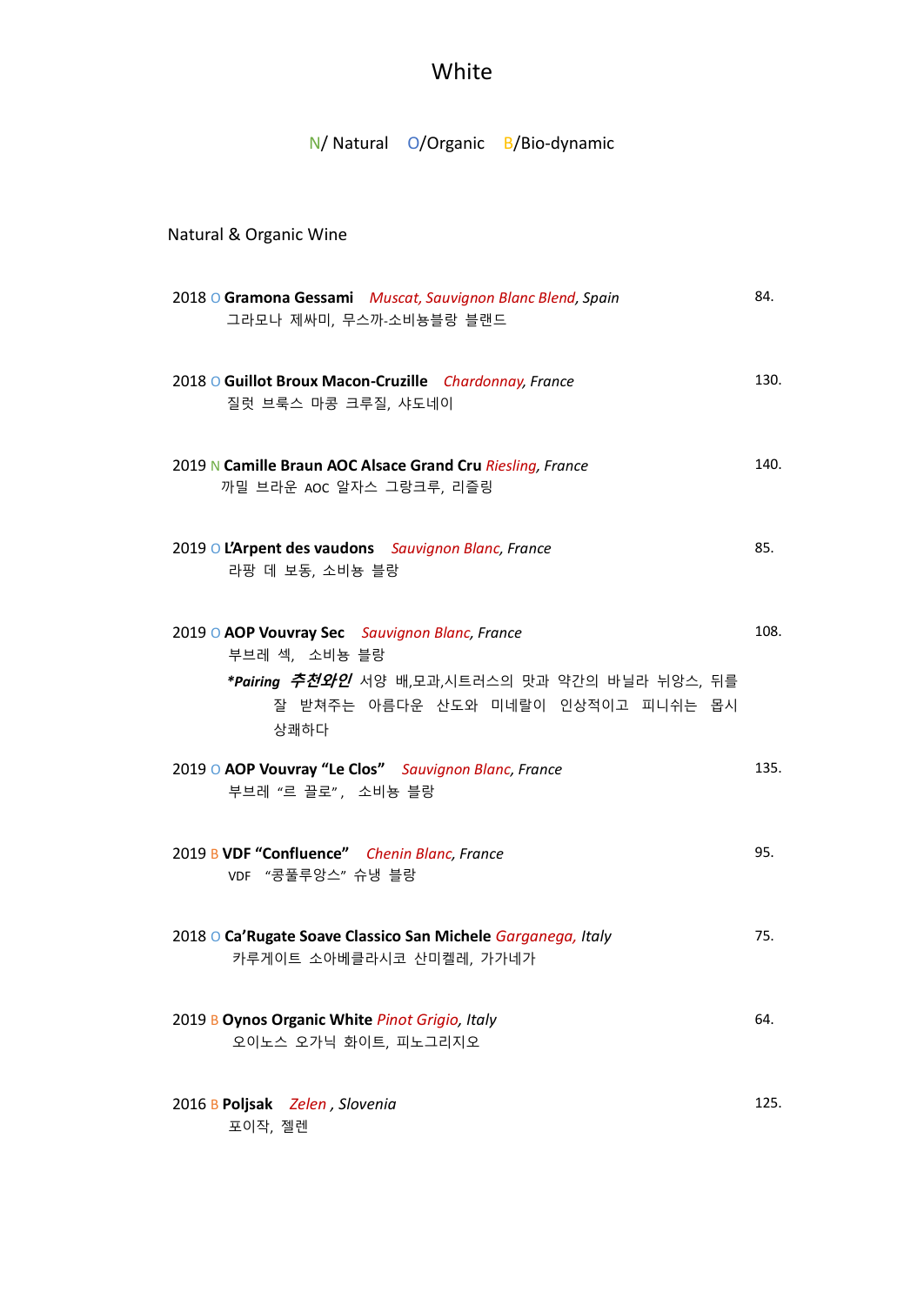### White

|      | <b>Conventional Wine</b>                                                                                                                                                                            |      |
|------|-----------------------------------------------------------------------------------------------------------------------------------------------------------------------------------------------------|------|
|      | 2018 Sepo Vi Blanc Pansa Blanca Xarel-lo, Spain<br>쎄뽀 비 블랑 판사 블랑카, 샤렐로                                                                                                                              | 59.  |
|      | 2018 Jean Claude Courtault Chablis Chardonna, France<br>쟝 클루드 쿠르토, 샤블리                                                                                                                              | 112. |
| 2017 | Domain Remi Jobard Sous La velle Chardonnay, France<br>도멘 레미 조바드 수 라 벨레, 샤도네이                                                                                                                       | 235. |
| 2019 | Jean-Francois Morel Elisabeth Colombard-Sauvignon, France<br>쟝 프란수아 모렐 엘리자베스, 콜롬바드-소비뇽 블랑                                                                                                           | 76.  |
|      | 2016 Francois Villard Contours de Mairlant Marsanne-Roussanne, France<br>프랑수아 빌라르 메를랑, 마르센느-루싼느                                                                                                     | 98.  |
|      | 2017 Backhouse Chardaonnay, USA<br>백하우스, 샤도네이                                                                                                                                                       | 62.  |
|      | 2017 Shannon Ridge High Elevation Sauvignon Blanc, USA<br>샤넌릿지 하이 엘레베이션, 소비뇽블랑                                                                                                                      | 95.  |
| 2018 | Idle Wild Flora & Fauna Arneis-Muscat Canelli, USA<br>아이들와일드 플로라 & 파우나, 아르네이스- 뮈스까 까넬리<br>* <b>Pairing <i>추천와인</i></b> 처음은 가볍고 은은하게 시작하여, 중간에는 깊고 진한 풍미를<br>길게 느낄 수. 있으며, 끝으로 다시 가볍고 부드럽게 마무리 되는 와인 | 120. |
|      | 2015 Gracianna Suzanne's Blend Chardonnay, USA<br>그라치아나 수잔스 블랜드, 샤도네이                                                                                                                               | 120. |
| 2019 | Satellite Sauvignon Blanc, New Zealand<br>새틀라이트, 소비뇽 블랑                                                                                                                                             | 82.  |
|      | 2016 Chateau Mercian Kiiroka Koshu, Japan<br>샤또 메르시앙 키로카, 코슈                                                                                                                                        | 127. |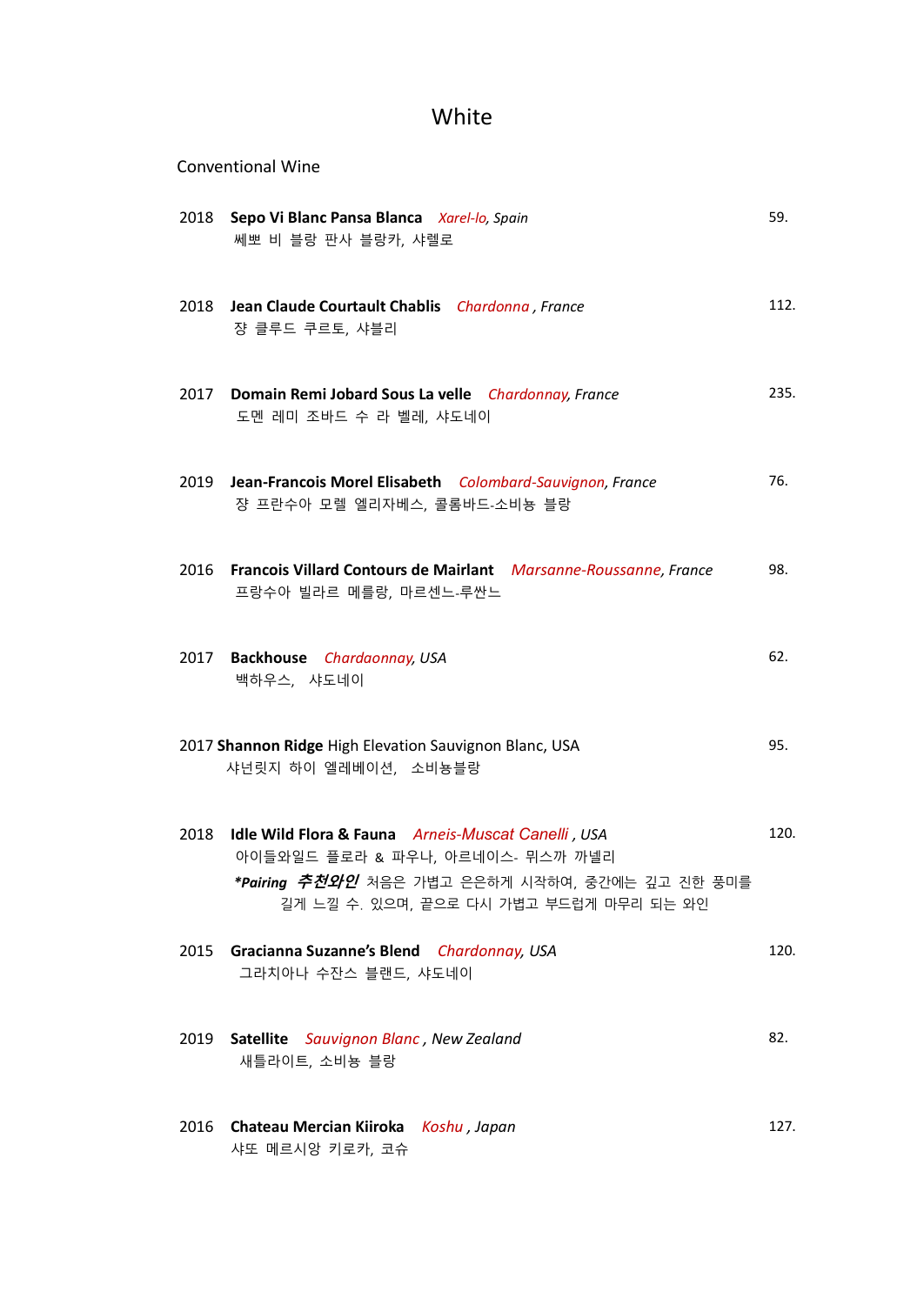# Red

# N/ Natural O/Organic B/Bio-dynamic

| Natural & Organic Wine                                                                                                                                       |      |
|--------------------------------------------------------------------------------------------------------------------------------------------------------------|------|
| 2014 O AOC Touraine Boa Le Rogue Gamay, France<br>AOC 뚜레인 보아 르 루즈, 가메이                                                                                       | 150. |
| 2018 O Van Remoortere Menetou Salon Rouge Pinot Noir, France<br>반 리무르테르 므네투 살롱 루즈, 피노누아                                                                      | 105. |
| 2018 B Domain Guilhem Le Pot de VIN Merlot, France<br>도멘 길렘 르 포트 드 뱅, 멜롯                                                                                     | 86.  |
| 2019 N Domaine Ledogar Roug'E-Clair Carinena-Garnacha, France<br>도멘 레도가 루즈 에 끌레어, 까리냥-그르나챠                                                                   | 89.  |
| 2016 B VDF "Raisins Migrateurs" Granaches, France<br>VDF "레젱 미그레터", 그르나슈<br>* <b>Pairing <i>추천와인</i></b> 토착 이스트로 내츄럴 양조 , 아삭한 과일의 질감과<br>풍부한 타닌의 균형이 잘 맞는 와인 | 85.  |
| 2016 B VDF "Castor" Cabernet Franc, France<br>VDF "카스토르", 카베르네 프랑                                                                                            | 95.  |
| 2019 B Oynos Organic Red Syrah, Italy<br>오이노스, 시라                                                                                                            | 64   |
| 2018 N Buondanno Chianti Classico DOCG Sangiovese, Italy<br>본도노 키안티 클라시코, 산지오베제                                                                              | 96.  |
| 2019 B Montepulciano d'abruzzo Montepulciano, Italy<br>몬테풀치아노 다브루쪼, 몬테풀치아노                                                                                   | 82.  |
| 2020 N Gentle Folk Vin de Sofa Garnacha-Merlot, Austrailia<br>젠틀포크 뱅 드 소파, 그르나챠-멜롯                                                                           | 130. |
| 2018 N Geyer Dry Red Mourvedrge- Grenache, Austrailia<br>게이어 드라이 레드, 무르베드르-그르나슈                                                                              | 125. |
| 2018 N Bichi No Sapiens Dolcetto, Mexico<br>비치 노 사피엔스, 돌체또                                                                                                   | 160. |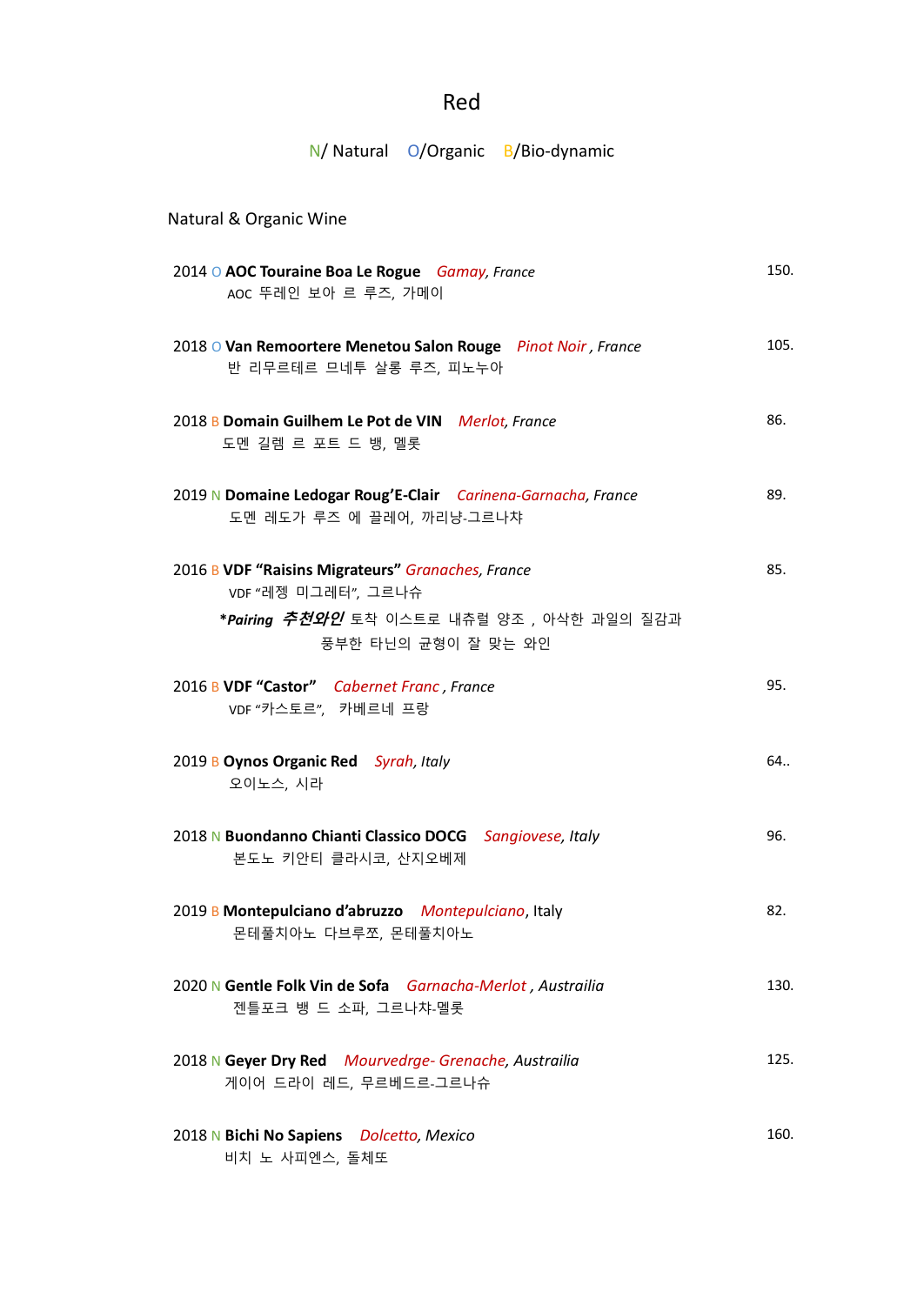# Red

#### Conventional Wine

|      | 2016 Ressia Langhe Gepu Nebbiolo, Italy<br>레시아 랑게 제뿌, 네비올로                               | 125.   |
|------|------------------------------------------------------------------------------------------|--------|
|      | 2017 Morgante Nero d'Avola DOC Nero d'Avola, Italy<br>모르간테 네로 다볼라, 네로 다볼라                | 75.    |
|      | 2016 Felton Road Bannockburn Pinot Noir, New Zealand<br>펠튼로드 베녹번, 피노누아                   | 165.   |
|      | 2006 Henri Gouges Nuits ST.Georges Pinot Noir, France<br>앙리 구즈 뉘생 조르쥬, 피노누아              | 480.   |
|      | 2017 Domaine Jessiaume Combotte Pinot Noir, France<br>도멘 제씨욤 꼼보뜨, 피노누아                   | 160.   |
|      | 2016 Chateau Teyssier Merlot, France<br>샤또 떼이시에, 멜롯                                      | 92.    |
|      | 2016 Ryme Cellars Alegria Vineyard Cabernet franc, USA<br>라임셀라 알레그리아 빈야드, 카베르네 프랑        | 115.   |
|      | 2013 Ulysses Vineyard Napa Valley Cabernet Sauvignon, USA<br>율리시스 빈야드 나파벨리, 카베르네 소비뇽     | 480.   |
|      | 2017 Marietta "Arme" Cabernet Sauvignon-Merlot, USA<br>마리에따 "아르메", 카베르네 소비뇽-멜롯           | 85.    |
| 2016 | Marietta "Roman" Zinfandel-Petite Sirah, USA<br>마리에따 "로만", 진판델-쁘띠 시라                     | 95.    |
|      | 2016 Chappellet Mountain Merlot-Cabernet Sauvignon, USA<br>샤펠레 마운틴, 멜롯-카베르네 소비뇽          | 170.   |
|      | 2018 Fortune 1621 napa valley Cabernet Sauvignon, USA<br>포츈 1621 나파벨리, 카베르네 소비뇽          | 165.   |
|      | 2013 Dunn Vineyards Howell Mountain Cabernet Sauvignon, USA<br>던 빈야드 하우웰 마운틴, 카베르네 소비뇽   | 452.   |
|      | 2023 Onda dana Estates Cabernet Sauvignon-Petit Verdot, USA<br>온다 다나 에스테이트, 카베르네 소비뇽 블랜딩 | 490.   |
|      | 2018 Opus One C/S-Merlot-C/F-Malbec, USA<br>오퍼스 원, 까베르네 소비뇽-멜롯-말백-카베르네 프랑 올 블랜드          | 1,850. |